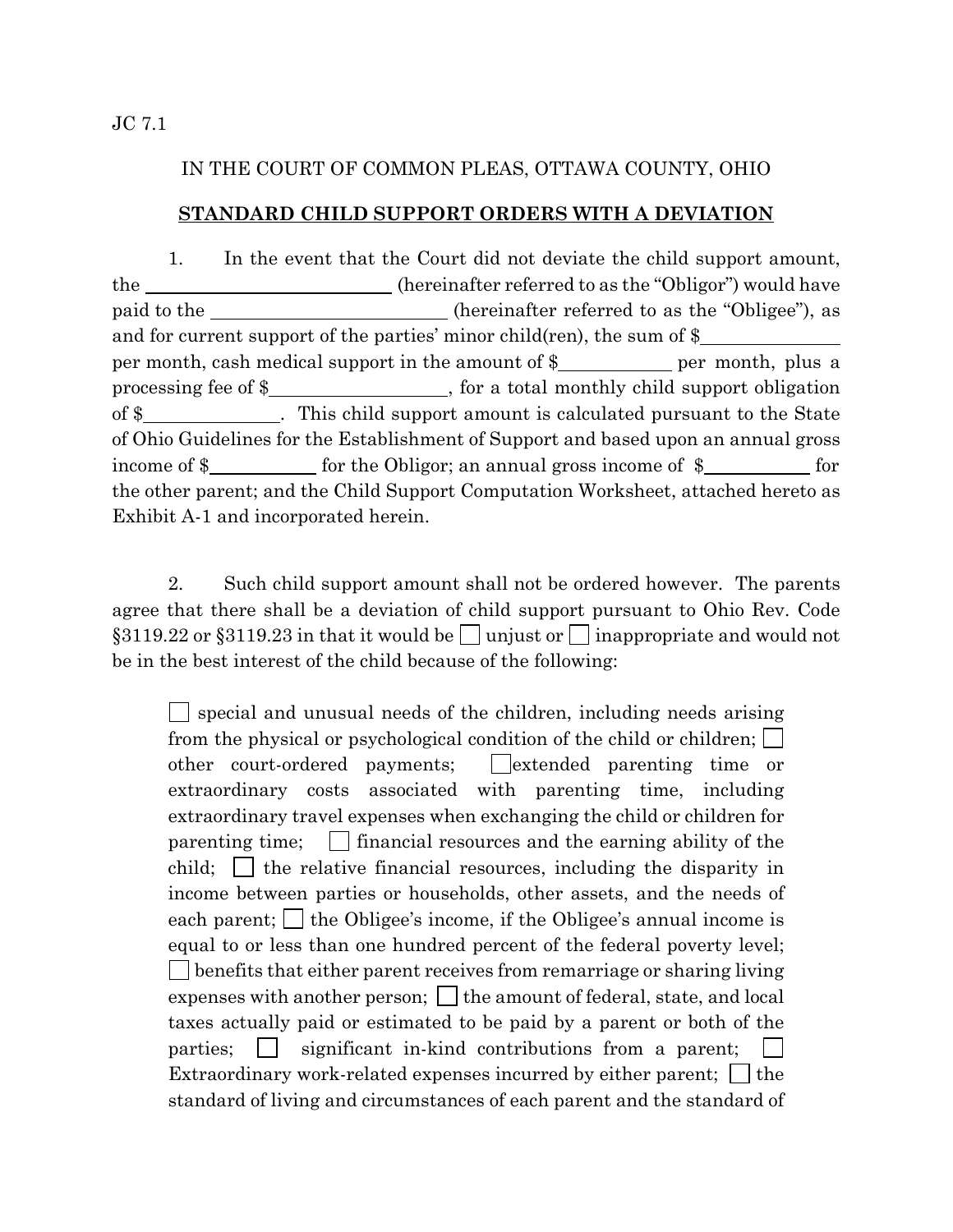living the child would have enjoyed had the marriage continued or had the parents been married;  $\vert \cdot \vert$  the educational opportunities that would have been available to the child had the circumstances requiring a court order for support not arisen;  $\Box$  the responsibility of each parent for the support of others, including support of a child or children with disabilities who are not the subject to the support order;  $\Box$  Postsecondary educational expenses paid for by a parent for the parent's own child or children, regardless of whether the child or children are emancipated; Costs incurred or reasonably anticipated to be incurred by the parents in compliance with court ordered reunification efforts in child abuse, neglect, or dependency cases;  $\Box$  Extraordinary child care costs required for the child or children that exceed the maximum statewide average cost estimate provided in division (O)(1)(d) of section 3119.05 of the Revised Code including extraordinary costs associated with caring for a child or children with specialized physical, psychological, or educational needs; or  $\Box$  other reason:

#### AND/OR IF SHARED PARENTING ORDERED

 $\overline{a}$ l

l l

the amount of time the children spend with each parent; parenting time order that exceeds 90 overnights per year;  $\Box$  the ability of each parent to maintain adequate housing for the children;  $\Box$  each parent's expenses, including child care expenses, school tuition, medical expenses, dental expenses, and any other expense deemed relevant  $(identity:$   $\qquad \qquad$   $\qquad$   $\qquad$   $\qquad$   $\qquad$  other reason:

Therefore, the parties agree and the Court hereby orders that the Obligor shall pay child support in the amount of  $\frac{1}{2}$  per month, cash medical support in the amount of \$ per month, plus a processing fee of \$ per month, for a total monthly obligation of \$ is attached hereto as Exhibit A-1 and incorporated herein.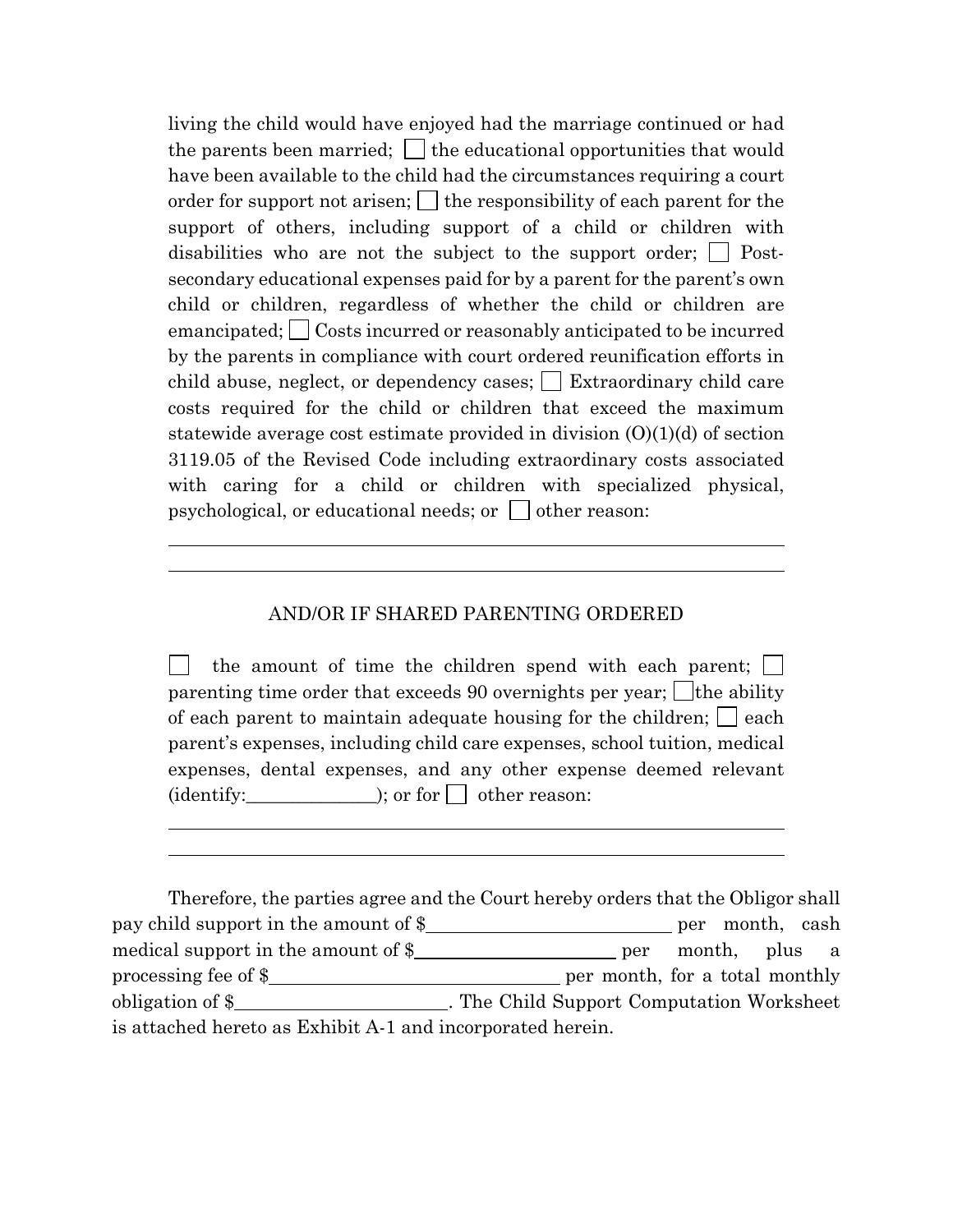4. The Obligor's child and medical support obligations shall commence on and shall be payable in a manner consistent with the Obligor's pay cycle, or monthly if not paid by mandatory wage withholding or financial institution directive, and through the Ottawa County Child Support Enforcement Agency ("CSEA"). The CSEA is hereby directed to issue a withholding order to Obligor's Payor/Financial Institution: (insert name and address)

\_\_\_\_\_\_\_\_\_\_\_\_\_\_\_\_\_\_\_\_\_\_\_\_\_\_\_\_\_\_\_\_\_\_\_\_\_\_\_\_\_\_\_\_\_\_\_\_\_\_\_\_\_\_\_\_\_\_\_\_\_\_\_\_\_\_\_\_\_\_\_\_\_\_\_\_

 $\frac{1}{2}$  ,  $\frac{1}{2}$  ,  $\frac{1}{2}$  ,  $\frac{1}{2}$  ,  $\frac{1}{2}$  ,  $\frac{1}{2}$  ,  $\frac{1}{2}$  ,  $\frac{1}{2}$  ,  $\frac{1}{2}$  ,  $\frac{1}{2}$  ,  $\frac{1}{2}$  ,  $\frac{1}{2}$  ,  $\frac{1}{2}$  ,  $\frac{1}{2}$  ,  $\frac{1}{2}$  ,  $\frac{1}{2}$  ,  $\frac{1}{2}$  ,  $\frac{1}{2}$  ,  $\frac{1$ 

5. The Obligor or the Obligee must immediately inform the Ottawa County Child Support Enforcement Agency ("CSEA") of any changes in private health insurance coverage for the child(ren).

6. Unless otherwise ordered by the Court, any and all child support arrearages in existence upon the filing of this Order owed by the Obligor to the Obligee shall be liquidated by the Obligor at a monthly payment equal to twenty percent (20%) of his/her regular monthly child support payment. With the exception of court orders which limit enforcement under Ohio Revised Code Section 3123.22, nothing herein prohibits CSEA from taking an Obligor's income tax refund, their employment related lump sum payment, seizing financial accounts, or pursuing all other available enforcement remedies when delinquent arrears exist.

**7. At no time whatsoever shall the Obligee deny the Obligor parenting time with the parties' minor child(ren) because of any failure of the Obligor to pay his/her support obligations as set for herein.** 

**8. At no time whatsoever shall the Obligor's support obligation be escrowed, impounded or withheld from the Obligee because of any alleged denial of or interference by the Obligee with the Obligor's right of parenting time or as a method of enforcing any of the specific provisions dealing with the Obligor's parenting time as contained in this order.** 

9. Said child support shall continue until such time as a minor child becomes emancipated or until further order of the Court. The duty of support shall continue beyond the age of majority so long as the child continuously attends a recognized and accredited high school on a full time basis on and after the child's eighteenth birthday. However, the duty to pay child support shall not continue beyond the date that the child reaches nineteen years of age, unless there exists a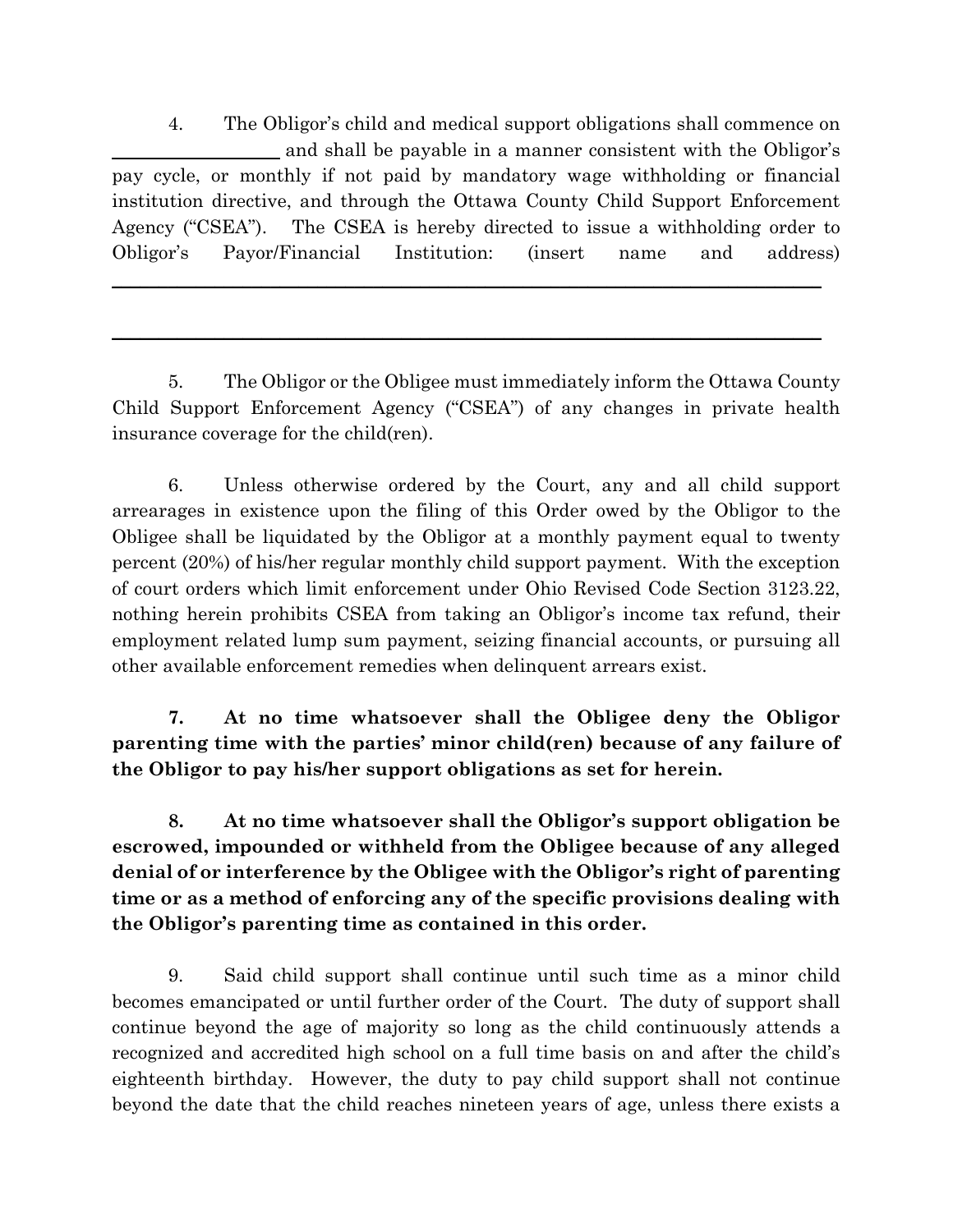court-ordered duty or a provision contained in a Separation Agreement providing for the continuation of support. The obligation to pay child support continues during periods of seasonal vacation unless provided for otherwise by this Court.

10. The Obligee is enjoined from accepting and the Obligor is enjoined from making any support payments which are not paid through Ohio Child Support Payment Central or the CSEA. Any current or delinquent support payments made directly by the Obligor to the Obligee shall be deemed a gift.

**Pursuant to Ohio Rev. Code** §§ **3121.29, each party to this support order must notify the CSEA in writing of his or her current mailing address, current residence address, current residence telephone number, current driver's license number, and of any changes in that information. Each party must notify the agency of all changes until further notice from the Court. If you are the Obligor under a child support order and you fail to make the required notifications you may be fined up to \$50 for a first offense, \$100 for a second offense, and \$500 for each subsequent offense. If you are an Obligor or Obligee under any support order and you willfully fail to make the required notifications, you may be found in contempt of court and be subjected to fines up to \$1,000 and imprisonment for not more than 90 days.** 

**If you are and Obligor and you fail to make the required notifications you may not receive notice of the following enforcement actions against you: imposition of liens against your property; loss of your professional or occupational license, driver's license, or recreational license; withholding from your income; access restriction and deduction from your accounts in financial institutions; and any other action permitted by law to obtain money from you to satisfy your support obligation.** 

**Pursuant to Ohio Rev. Code Section 3121.036, the Obligor shall immediately notify the CSEA in writing of any change in the Obligor's income source or financial accounts and of the availability of any other sources of income or accounts that can be the subject of a withholding or deduction order. This duty to notify the Child Support Enforcement Agency shall continue until further notice from the Court. A failure to provide such notification may make the Obligor liable for retroactive support that would otherwise have been ordered.** 

11. **WITHHOLDING AND DEDUCTION:** All support under this order shall be withheld from the income or assets of the Obligor pursuant to a withholding or deduction notice or appropriate order issued in accordance with chapters 3119, 3121, 3123, and 3125 of the Ohio Revised Code or a withdrawal directive issued pursuant to Section 3123.24 to 3123.38 of the Ohio Revised Code and shall be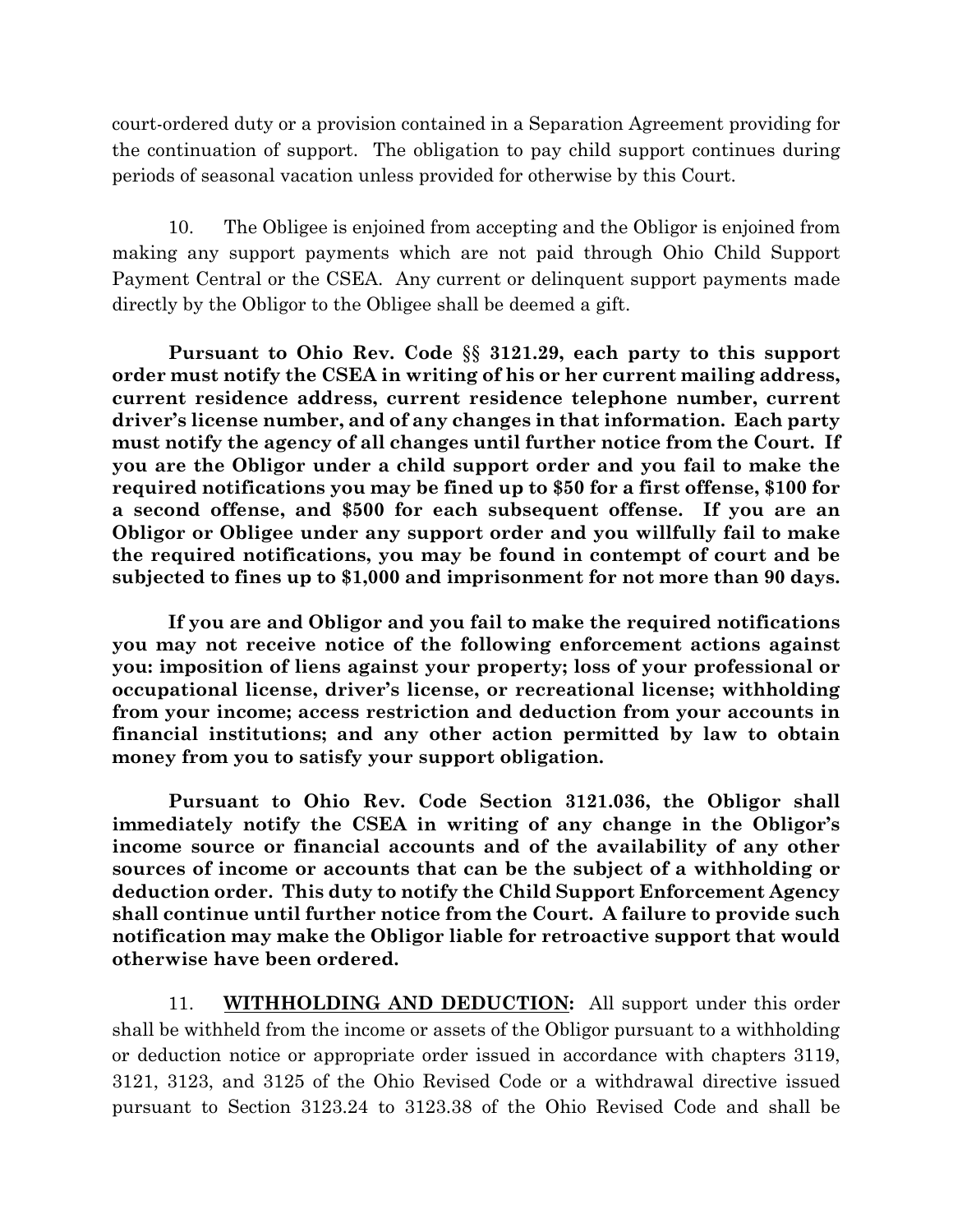forwarded to the Obligee in accordance with Chapters 3119, 3121, 3123 and 3125 of the Ohio Revised Code.

**Until such time as a withholding order or deduction notice is in effect for full payment, the Obligor shall submit independently so as to discharge his/her child support obligation by making payments directly to Ohio Child Support Payment Central, P.O. Box 182372, Columbus, Ohio 43218-2372.** Child support payments shall be paid by check or money order and any payments shall include all of the following: (1) Obligor's name; (2) this court case number; (3) the SETS number (starts with a 70 number); and (4) the Obligor's social security number. The Obligor may contact the CSEA at 8043 W. State Route 163, Oak Harbor, Ohio 43449 for further information about where and how to remit support payments.

12. **NOTIFICATION REQUIREMENTS:** You must notify the CSEA in writing, 8043 W. State Route 163, Oak Harbor, Ohio 43449 concerning any of the following events within 10 days of their occurrence:

# **THE OBLIGOR:**

- If you stop working for any reason, or your pay either increases or decreases;
- If you start to receive unemployment benefits;
- If you change jobs;
- If you start to receive sick leave, disability benefits or workers compensation;
- If you retain bank accounts
- If you retire;
- If you receive a sum of money from any source, over \$150.

# **THE OBLIGEE:**

- If you stop working for any reason, or your pay either increases or decreases;
- **NOTIFICATION REGARDING TERMINATION OF ORDER:** If any of the following events happen, which would require the termination of the child's support order:
	- o a child's attainment of the age of majority if the child no longer attends an accredited high school on a full-time basis and the childsupport order requires support to continue past the age of majority only if the child continuously attends such a high school after attaining that age;
	- o a child ceasing to attend an accredited high school on a full-time basis after attaining the age of majority, if the child support order